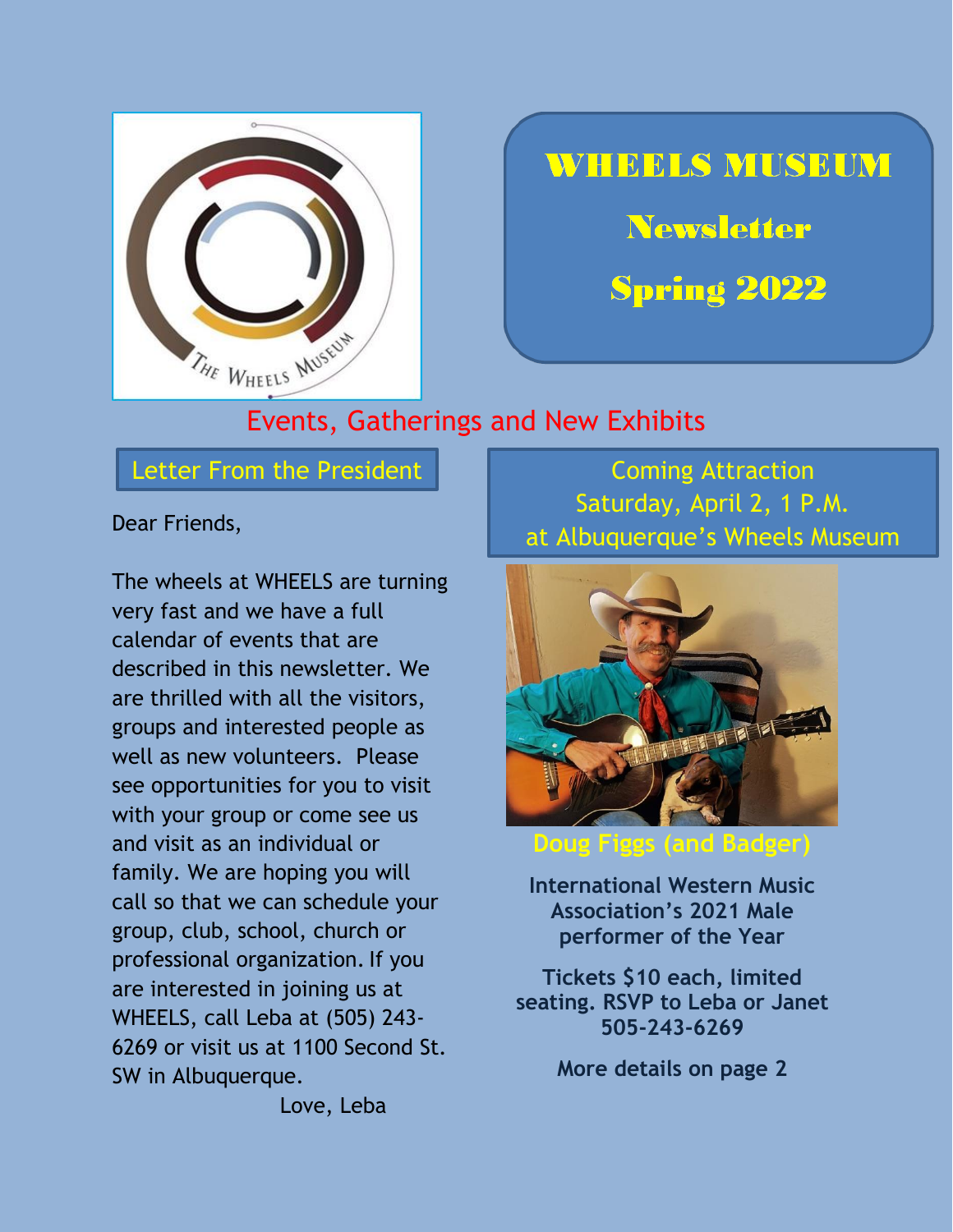## Lots of fun events, attractions and community gatherings are happening at WHEELS

## Doug Figgs and Badger promise to be a fun musical event for all ages.

Doug Figgs is a Western music singer/songwriter from Lemitar, NM. His musical influences include Country, Western, and Southern Rock. "The Cowboy Way" received the IWMA Group of the Year and the "Caballo del Fuego" written by Doug Figgs, Floyd Beard, and Mariam was awarded the prestigious "Wrangler Award" from the National Cowboy and Western Heritage Museum!

> Visit his website at www.dougfiggs.com/home



## Cinco de Mayo Celebration



Please join us on Wednesday, May 4, 2022 at 1:00P.M. for a CINCO DE MAYO SPANISH MUSIC AND VARIETY SHOW with The Silver Fox, Greg Cordova, on Guitar and Fred Sanchez on bass.

This will be lot of fun with singing and dancing to the New Mexico songs that we love.

### **NO CHARGE BUT DONATIONS ARE APPRECIATED.**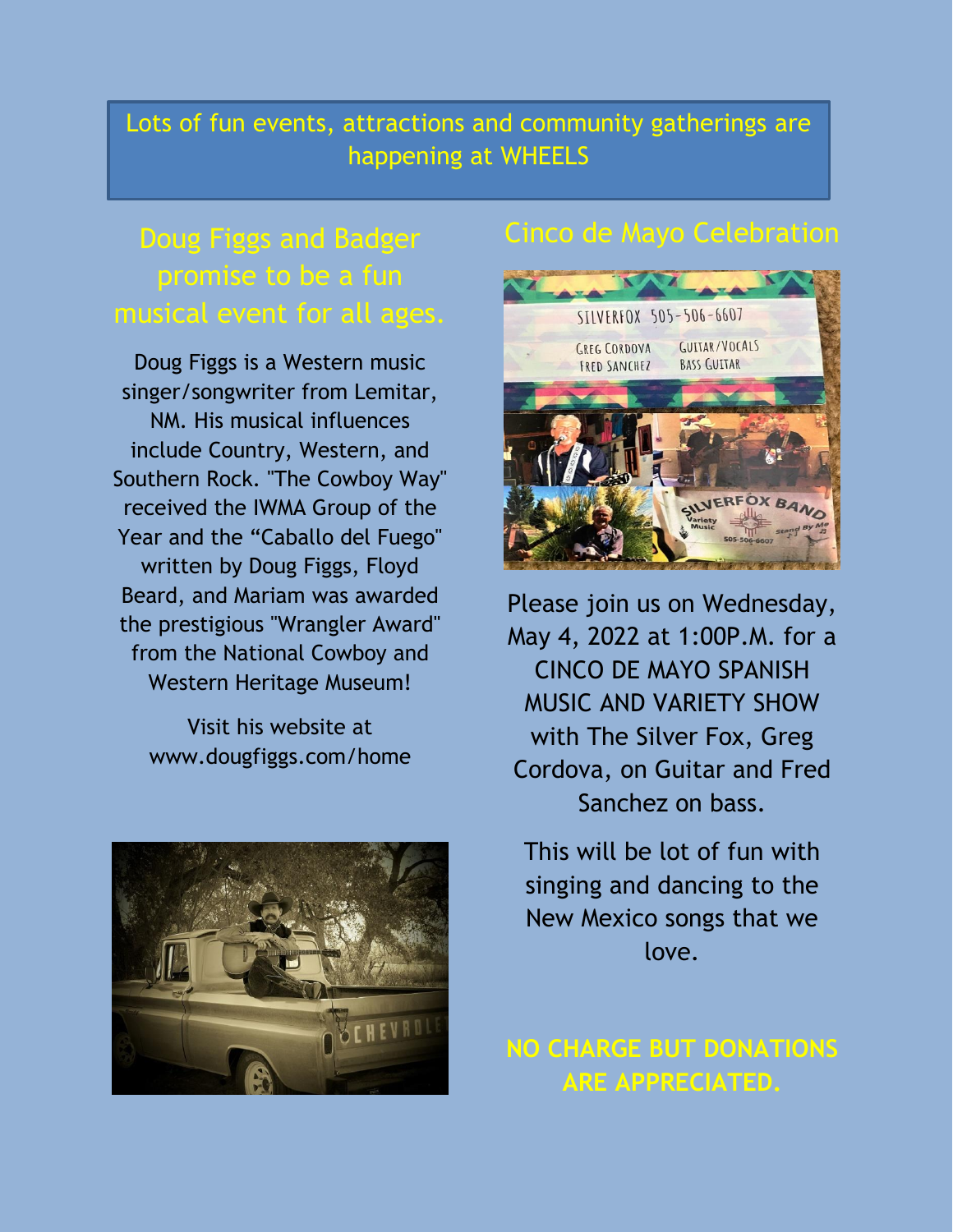## **More Events Coming to WHEELS**



**The Antique Truck Club** 

**will meet at WHEELS at 9:00 A.M. on March 12. The public is invited to attend and explore your interest in possibly joining the club.**



**Celebrate Spring at WHEELS**

**Saturday March 26, 9 AM-2PM Free Seed Fair for the whole family. All are welcome. No admission charge. Free seed, plants and** 



**A group of seniors from Jubilee at Los Lunas will meet and enjoy a talk about the Railyards by Leba Freed and a tour of the museum.**

**For more information about attending, please contact Leba or Janet at 505-243-6269.**



# **THAT'S SMART**

**April 5, at 8:00 A.M.**

**SmartSpider.net is New Mexico's association of professionals and consultants. Every month they share their knowledge and experience through organized events and interpersonal networks. Public is welcome to attend.**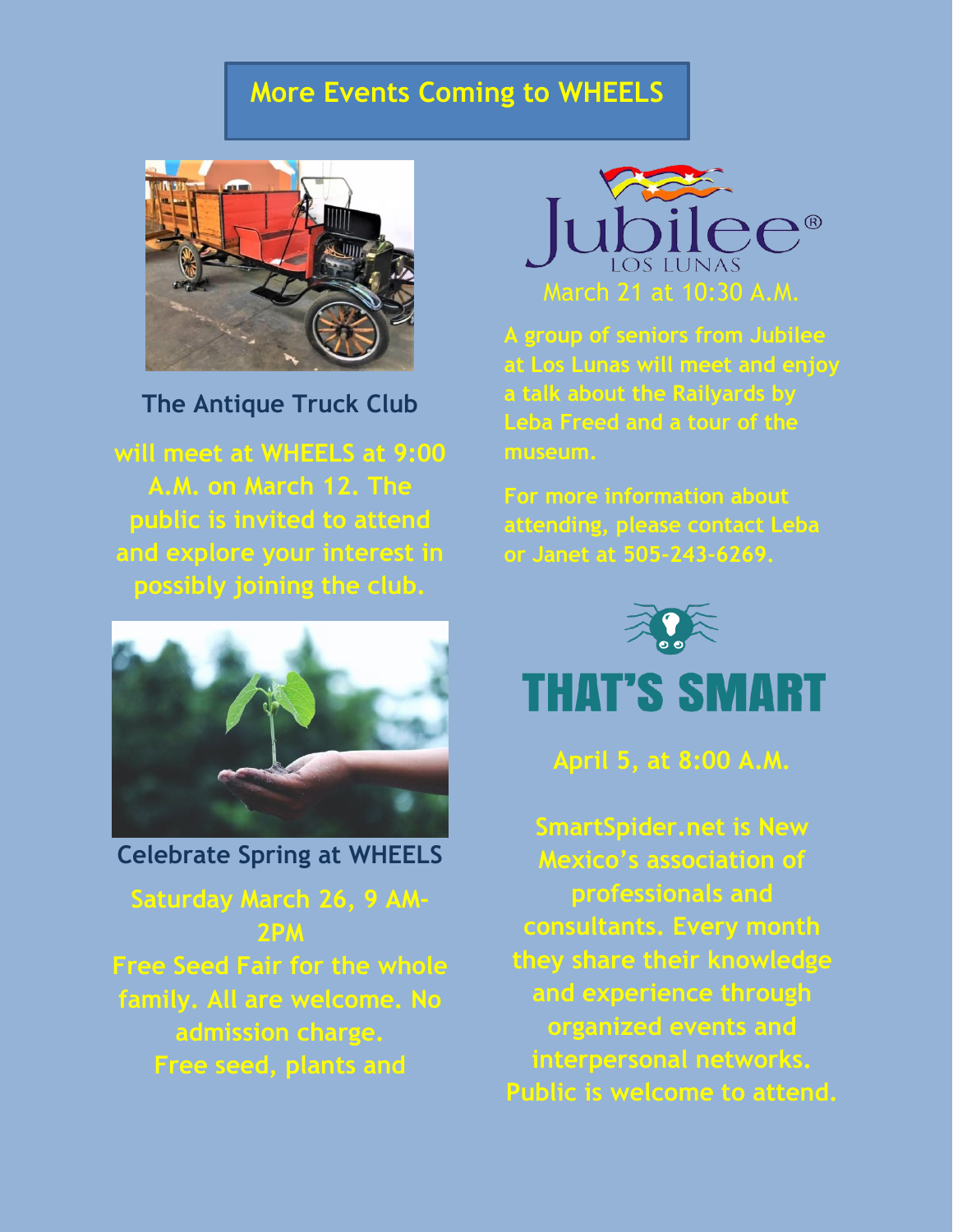#### **More events, education and entertainment news**



**Amtrak train approaching Isleta N.M.**

**April 23, Time to be announced.** 

**Eric LeGrey of Isleta Pueblo will talk about his harrowing experience as a child being rescued by Amtrak personnel after he was struck by the train.**

Call for time and details 505-243-6269 .



**WHEELS will be holding a raffle on April 22. We have some gorgeous items including antiques, signed Kachina Doll, vintage toys and lots more. Please buy some tickets when you visit. Please donate items to benefit WHEELS.**



**Oasis Senior Learning Center**

**On February 8, Wheels hosted a lively group of senior learners who heard Leba Freed discuss the history of the Albuquerque Railyards.**



**Valentine Picnic on February 12**

**Wheels hosted a Valentine Picnic for fifty guests. They feasted on Fred Harvey style fried chicken box lunches and watched the classic western film "My Darlin' Clementine".**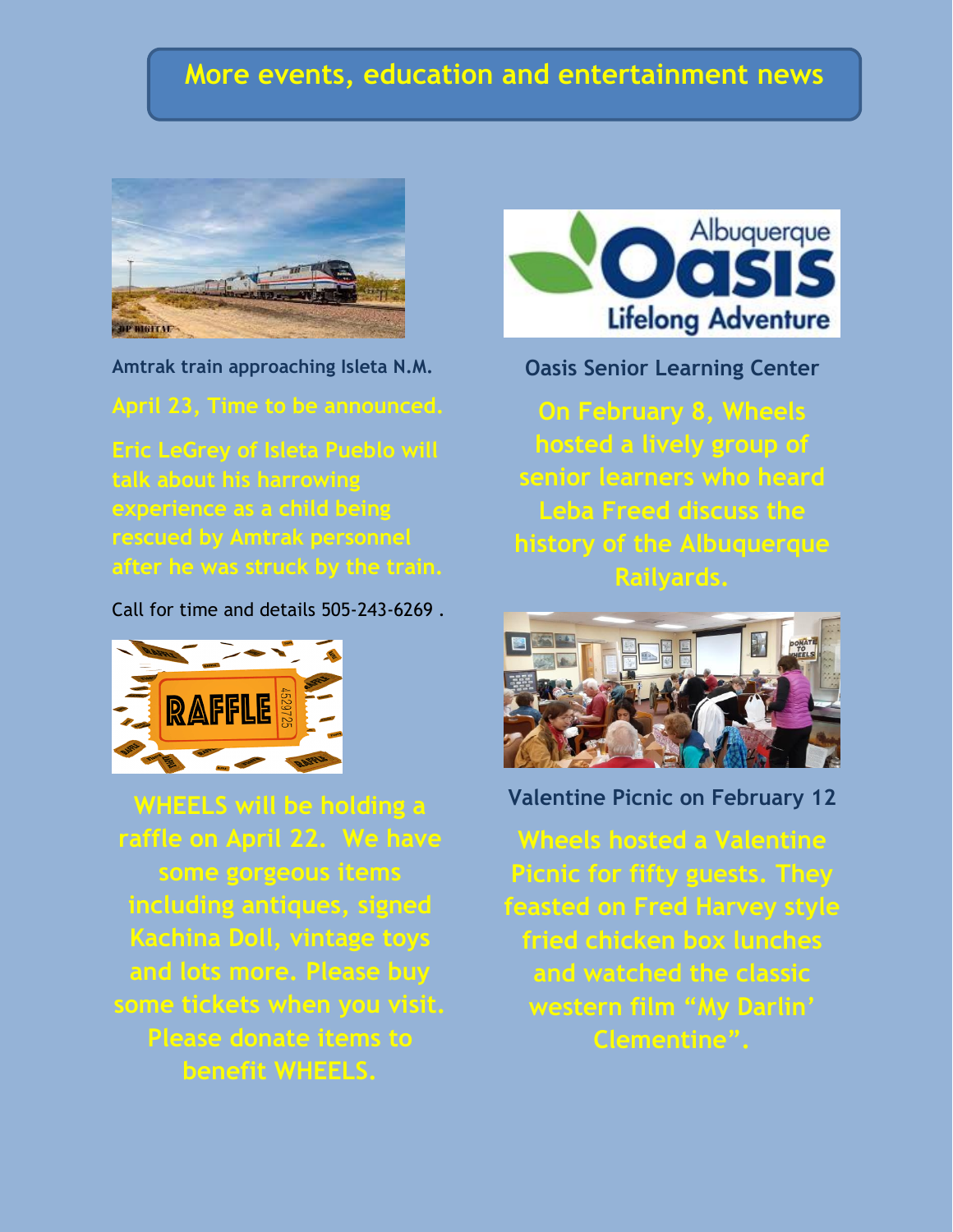

## **Silver Iris News**

WHEELS' historic vintage passenger car, the Silver Iris, is currently in Santa Fe and historic Lamy, N.M. The car, along with the Santa Fe vintage car, the Acoma, hosted an open house for legislators on February 1 so that they could learn more about the cars, about Santa Fe Steam Engine 2926, and the economic advantages of developing historic rail tourism in New Mexico. Stay tuned for more developments as they happen.

Would you like to visit WHEELS or hold meetings or events in our museum?

As you can see from the articles in this newsletter issue, we are a great place for groups or organizations to hold events, have meetings and have the added bonus of museum tours.

We can serve groups of up to fifty people, have conference facilities and audio/visual support. If you are interested come and visit and see if your group, organization, church, school, senior group or other folks would be comfortable here.

And we love having individuals or families visits. Currently we are open from Mondays through Thursdays from 9:00 AM to noon.

We very much want to be open for more hours and on weekends but we need more volunteers to be able to do so. If you are interested please contact Leba or Janet at (505) 243-6269.